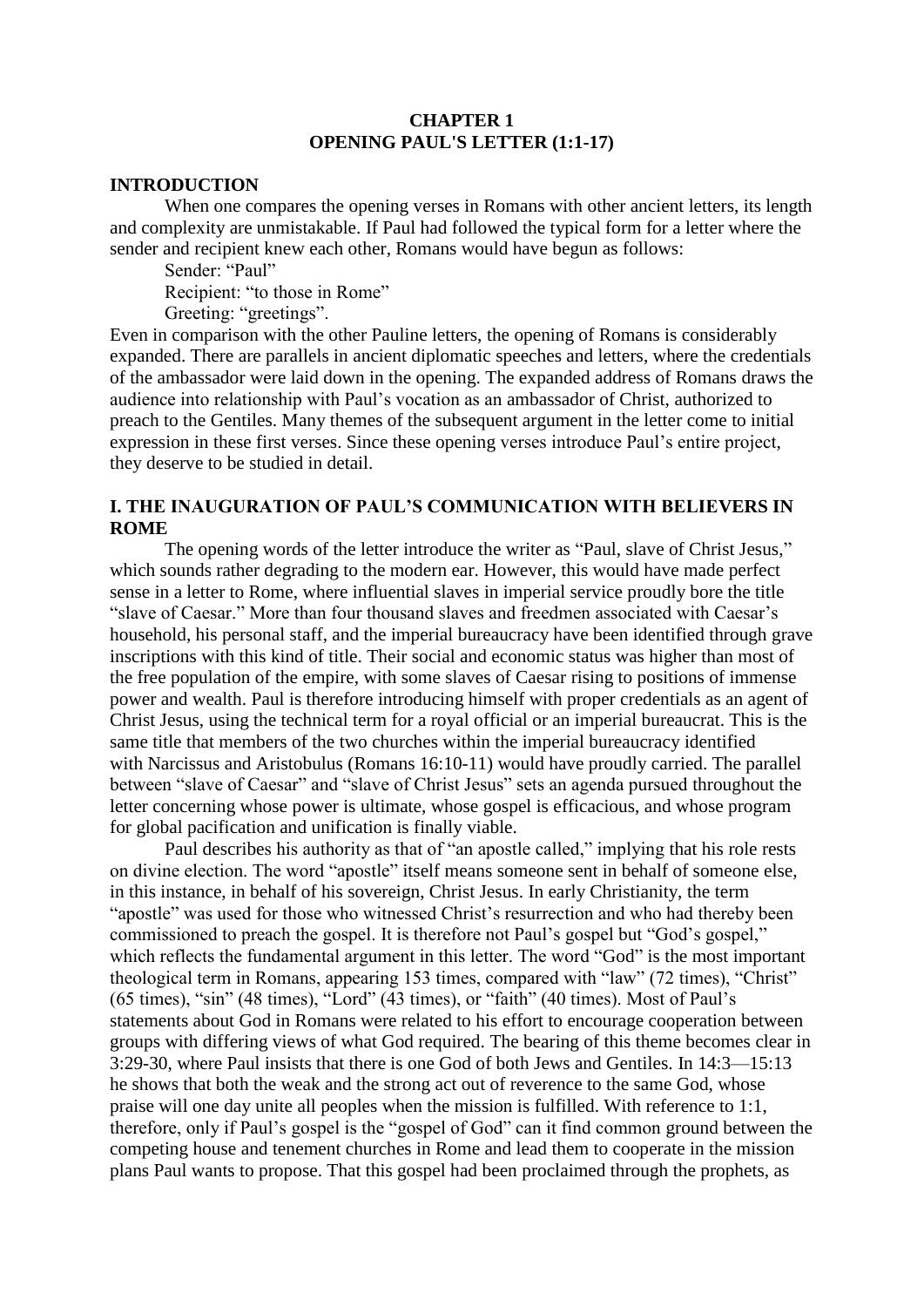verse 2 asserts, provided consistency between the old and new covenants and thereby confirmed the authenticity of the gospel that Paul preaches.

A fairly wide consensus has crystallized that Paul is citing an early Christian confession in  $1:3-4$ .<sup>1</sup> It appears to be a composite confession, containing elements from the Jewish-Christian as well as the Gentile-Christian branches of the early church. At the core of the original confession there is an affirmation of Jesus as the traditional Jewish Messiah, who was adopted and enthroned as the Son of God on the basis of his resurrection. This was qualified by the Gentile Christian formulas, "according to the flesh / according to the spirit." The first expression downplays the significance of the Davidic origin of the Messiah while the second implies that the redemptive power of Christ derived from his spiritual authority rather than from his Davidic origin. Since Paul is the only writer in the New Testament to employ the term *hagiōsunē* ("holiness;" 1 Thess 3:13; 2 Corinthians 7:1), it is likely that he added it to the confession to insist that the divine power celebrated in the confession entailed moral obligations. Such obligations are developed at length in Romans 5–8, which shows that the new life involves righteousness, a repudiation of fleshly passions, and walking "according to the Spirit." Paul makes plain that the "spirit" given to Christian believers is the "Holy Spirit" (5:5), and that the law remains "holy" even for members of the new age (7:12). The key to the new Christian ethic is giving oneself as a holy sacrifice for others (12:1). In this sense, the term "holiness" prepares the reader for a major emphasis in the letter.

The most significant feature of all, however, is that Paul selects a credo that bears the marks of both "the weak and the strong," the Gentile and the Jewish Christian branches of the early church. He treats both sides in an evenhanded manner, setting the tone for the letter as a whole. He is willing to cite the Jewish Christian affirmation of Jesus as coming from the "seed of David," despite his opposition to Jewish zealotism (10:1-3) and pride (2:17-24). He is willing to accept the Hellenistic Christian dialectic of flesh versus spirit, despite his subsequent effort to insist upon moral transformation (Romans 6–8) and to counter the results of spiritual arrogance (14:1—15:7). Yet none of these points is scored overtly; the credo is cited with respect, edited with skill, and framed effectively in language that various branches of the early church would have understood. The overwhelming impression one has after reflecting on the implications of Paul's use of this early Christian creed is his irenic approach. He is obviously seeking to find common ground by bringing the confession into the context of his ambassadorial strategy. As an effective ambassador, Paul seeks to find common ground. The argument for early Christian pluralism that has been detected in 14:1—15:7 is thus integral to the letter as a whole, as this introduction makes plain.

The words immediately following the creed refer to "Jesus Christ our Lord, through whom we have received grace and apostleship" (Romans 1:4-5). Paul thereby links both the grace he had received and his apostolic ministry to the agency of the risen Christ, who had been celebrated in the preceding confession. The plural verb, "we have received," indicates that Paul wished to convey solidarity with the other apostles who had established the churches in Rome in the decades before the writing of this letter. Whereas some of the apostles restricted their mission to the land of Israel, the missionaries who reached Rome obviously shared Paul's calling to a Gentile mission. In 16:7, for example, Paul greets a married couple currently ministering in Rome, Andronikos and Junia, who were "prominent among the apostles." Paul claims membership in that original circle of witnesses of the resurrected Jesus who thereafter had proclaimed the message that he was the expected Messiah.

The purpose of Paul's apostolic ministry is to evoke "obedience of faith among all the Gentiles." While the reference to "all" is consistent with the ecumenical reach both to the "weak" and the "strong" in Rome, the uniquely Pauline expression "obedience of faith" requires explanation. On grammatical grounds, "faith" limits the meaning of "obedience," which requires us to recognize that there were many forms of obedience, including obedience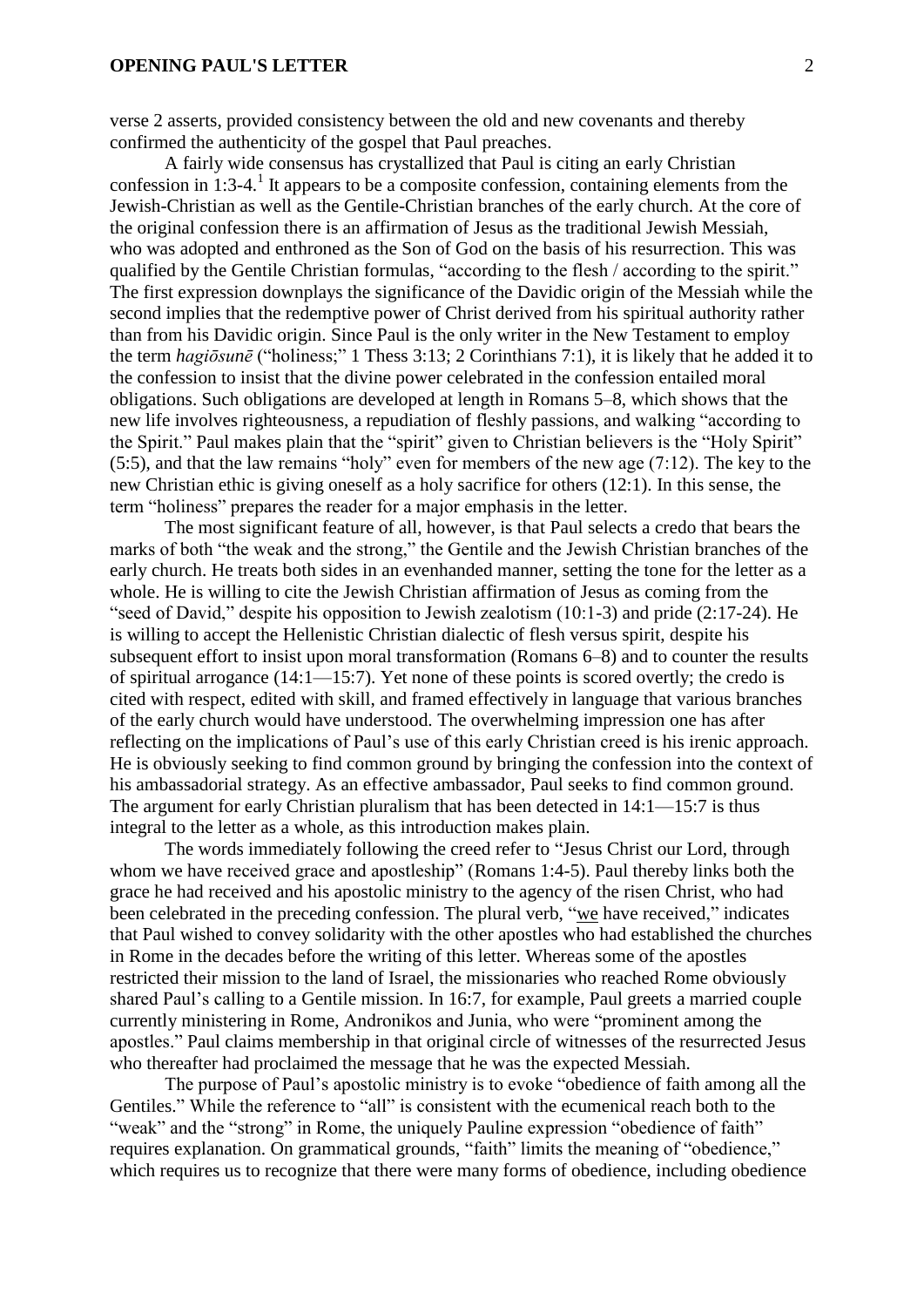under the law. Paul speaks here of the special sort of obedience produced by the gospel. As he argues in the subsequent sections of this letter, obedience to the gospel leads to walking by the spirit and to the fulfillment of the law's demands to love and care for the neighbor. Since "obedience" was a favored concept for Jewish theology and "faith" was a favorite shibboleth for Gentile believers in Rome (14:1, 22, 23), the coordination of these two terms conveys an interest in finding common ground. There is not a hint of polemical intent in the wording of 1:5 or in its rhetorical echo of 15:18. The expression has a straightforward, missionary relevance: "the obedience of faith means acceptance of the message of salvation" that Paul intends to advance in this letter.<sup>2</sup> Paul's expression addresses a central feature of the honor system in the Greco-Roman world, because obedience carried the "stigma" of slavery and even the emperor preferred to phrase his directives "as suggestions and advice."<sup>3</sup> As J. E. Lendon observes, "the early and high empire simply avoided hierarchies of obedience as much as possible," preferring to speak of honoring persons in authority by complying with their wishes out of respect for their honorable character.<sup>4</sup> Paul's qualification of "obedience" by "faith" removes the stigma of slavishness and inserts a large measure of honor, because the gospel to which one has freely responded in faith centers in the grace of God offered to the formerly shamed through Christ's death and resurrection in their behalf.

The reach of Paul's gospel to "all the Gentiles" includes the Romans, as verse 6 goes on to say. The expression, "the called of Jesus Christ," would be natural for the Gentile Christian majority in Rome. So Paul goes on in the next verse to include the minority of Jewish Christians, the so called "weak" with the address "to all God's beloved, called saints, who are in Rome." The wording is explicitly inclusive. The expression "all God's beloved" suggests the theological argument of the entire letter, namely that God's love is impartial. No person on earth, whether Greek or Jewish, deserves such love, as 1:18—3:20 argues. Nevertheless, everyone receives such love in Christ, as 3:21—4:25 so eloquently shows. God is no respecter of persons, as 2:11 insists; all have made themselves into God's enemies (5:10), but all are included in the sweep of divine love. The offering of salvation "to all who believe" epitomizes the argument of Romans (1:16; 3:22; 4:11; 10:4). In this sense, the opening address of Romans sets the tone for the entire letter, offering the most inclusive program for world unification found in the New Testament. If this gospel is understood and internalized, Paul suggests, the fragmented congregations in Rome would become unified in cooperation while preserving their distinctiveness. They would also be enabled to participate in a credible manner in completing the mission to the end of the known world, symbolized by Spain. When this unifying message is received in faith, the goal of history will be fulfilled and all the nations will praise God for God's mercy, as the climax of the formal argument in chapter 15 proclaims.

At the end of this expanded address, Paul adds his distinctive form of greeing: "Grace to you and peace from God our Father and [the] Lord Jesus Christ.." Whereas the traditional Jewish blessing formula was "mercy and peace be with you," Paul appears to transform the Greco-Roman greeting with *chairein* ("greeting"), used in correspondence and in meeting friends on the street, into a distinctively Christian greeting with *charis humin* ("grace to you [plural]"). In his theology, grace has priority as the essence of what Christ provides (Galatians 2:21; 1 Corinthians 1:4; 2 Corinthians 6:1): unmerited access to God for those who do not deserve it, and thereby honor to those whom the world holds to be shameful. This theme is developed throughout the letter, showing that grace stands in opposition to the performance of legal requirements as the new means of gaining honor (Romans 4:14-16; 6:14). Paul's greeting also stands in contrast to grace as defined in the Roman civic cult, which had announced an "age of grace" with world "peace" had dawned with Caesar Augustus and was being restored by Nero.<sup>5</sup> In Paul's thought, peace has the distinctive dimension of reconciliation with God, against whom our human enmity had risen to its climax in the crucifixion of Christ. This theme is developed in Romans 5:1, and the consequence in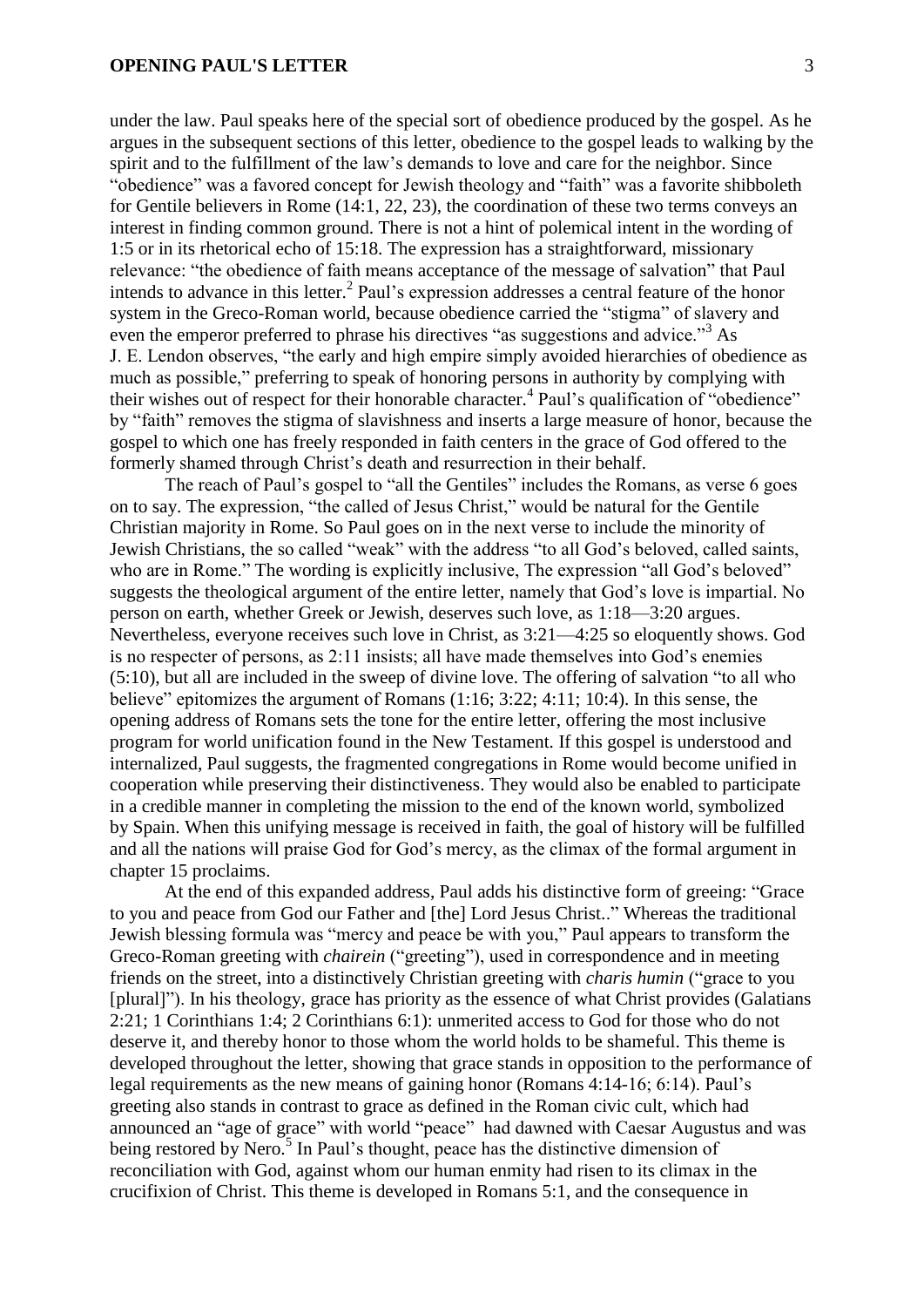Romans for those who receive the gospel is a peaceful mindset (Romans 8:6) that is capable of finding peaceful solutions to social conflicts within the congregation (15:17-19).

Another distinctive feature of Paul's blessings is that the reference to "God our Father" is always followed by "the Lord Jesus Christ," so this coordination is basic to his thought. The high christology of the confession in 1:3-4 is reflected here and brings to an appropriate close the first paragraph that establishes Paul's credentials as an apostle under the lordship of Christ.

# **II. THANKSGIVING AND THE PURPOSE IN WRITING THIS LETTER**

In the thanksgiving of Romans 1:8-12, Paul lifts up the main purpose of writing. The subject of Paul's prayer concerning the Roman believers is that he be allowed by God to visit them (Romans 1:10), which is the fundamental reason for writing the letter. He gives thanks for "all of you" (1:7), that is, all of the converts in Rome, not just for those associated with the previous Pauline mission or for those inclined to accept his theological or cultural orientation. In view of his previously adversarial relationship with believers advocating adherence to the Jewish law (see Galatians), this is a remarkable example of giving thanks for one's opponents. That the Romans' faith "is proclaimed" to others is an unusual formulation, because Paul ordinarily speaks of the gospel or Christ himself being proclaimed (1 Cor 9:14; 11:26; Phil 1:18). The news about the creation of faith communities in Rome becomes an essential component of the triumph of the gospel "through the whole world." Although some would like to tone this down as mere hyperbole, there are many examples of events in Rome being reported throughout the empire, which in the Roman view comprised the center of the world. When one takes account of the eschatological impetus of Paul's mission and the deep sense of interconnectedness between believers, it becomes clear that one should not reduce this formulation to the status of flattery intended to gain favor with the audience. This is a missionary letter and it is therefore significant that the gospel has already been successful in the capitol of the empire.

The truthfulness of Paul's claim to be bound in prayer to the Roman believers is confirmed by the highest possible authority in Romans 1:9, that "God is my witness." As Brendan Byrne observes, Paul's oath conveys the point that this letter "is not a bolt from the blue but the expression of a long-standing sense of responsibility and desire to visit."<sup>6</sup> The reference to Paul's ceaseless prayers means that Paul has long felt connected with the Roman believers even though he has not seen their faces. In keeping with the correspondence between the introduction and the conclusion in a well-designed letter, Paul returns to this theme in 15:30-32, where he requests Roman intercession with regard to the dangers of his trip to Jerusalem. What Paul had regularly petitioned was that he be granted "good passage" to Rome, whereby the literal meaning of this expression was to "be on a good path," The uncertainties of travel and of God's inscrutable will are conveyed in the combined expression, "if at long last," followed by "in the will of God." The conditional expression conveys the uncertainty that is appropriate to any petition offered to the sovereign God. It is also well suited to a project that had long been delayed by adverse circumstances. Paul's formulation indicates that at long last his plan to visit Rome may now be fulfilled; the unusual formulation honors Paul's audience by conveying his long-standing desire to see them, while at the same time forestalling potential criticism for not coming sooner. That a successful passage to Rome would only be possible "by the will of God" (verse 10) is a theologically significant consideration that often recurs in Paul's letters. Paul's frequent references make plain that he understands his apostolic calling and his subsequent activities as matters of obedience to God's will. The rhetorical significance of this detail is that Paul presents himself as the servant of God whose "coming to you" will only be possible when and if God wills it, thus placing his relation to the Roman believers within the divine context with which they can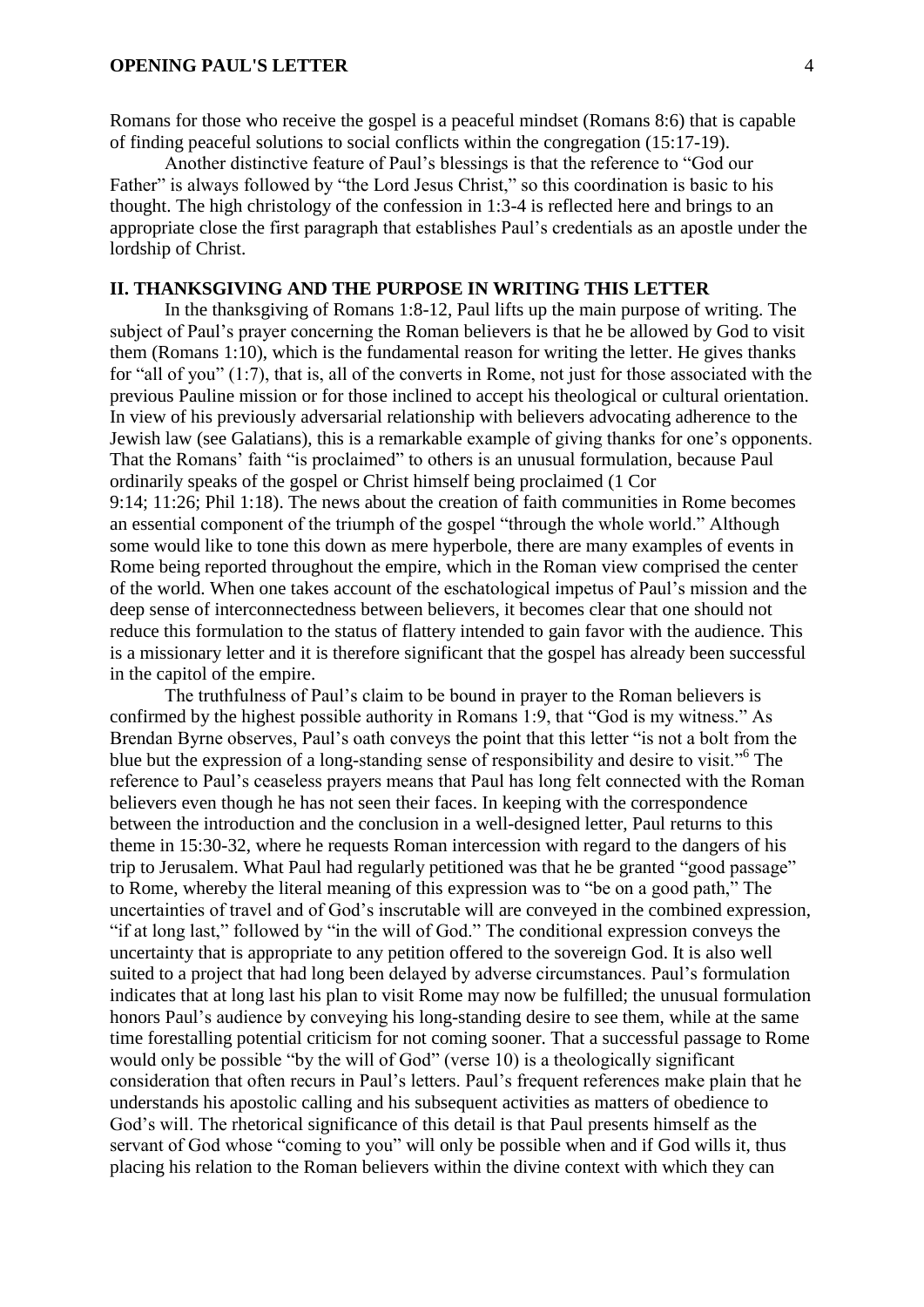easily identify, and thus sidestepping any differences of opinion that might divide the radical "apostle to the Gentiles" from various groups in Rome.

In verse 11 Paul says "I long to see you," a formulation typical for family members and close friends. Nowhere outside early Christianity does this expression appear in reference to bonds among group members. That such passionate bonding was expected of believers who were not blood relatives is reflected in 2 Corinthians 9:14: the churches in Judea "long for you and pray for you, because of the surpassing grace of God in you." It is clear that this desire for solidarity in Christ includes not just the renewal of Paul's prior acquaintances but all of the Roman believers who had been included in the formulation "for all of you" in 1:8. As Marty Reid points out, this inclusive motif is a decisive clue about the motivation and purpose of Paul's letter, as stated in this introductory prayer.<sup>7</sup> The importance of this personal bonding in Christ is confirmed by Paul's reiteration in 15:23, employing virtually the same language: "but having the desire to come to you for many years."

The extensive purpose clause in verse 11 introduced by "in order that" is carefully formulated so as to avoid giving offense to Roman believers while at the same time conveying the delicate matter of his real aim in visiting the Roman churches. The subjunctive verb "I might share" is appropriately careful in conveying Paul's role in a collaborative, charismatic process in which the divine Spirit remains decisive. The unprecedented expression "spiritual charisma" sounds at first redundant, since early Christians considered the gifts of divine grace and individual grace-gifts to be spiritual. Paul obviously felt the need to communicate as a charismatic with charismatics, emphasizing the spiritual bond that linked all believers together with Christ who is "the Spirit" (2 Corinthians 3:17). The hope that his spiritual charisma will serve "that you [plural] may be strengthened" is formulated in the passive voice, implying the anticipation that divine action would be experienced. In the next verse he qualifies this hope as being "mutually encouraged among you by each others' faith, both yours and mine." Paul hopes to receive as much encouragement as he provides. Faith involves a mutually supportive reciprocity by which Paul's faith will act on theirs and theirs on his. In the course of the chapters that follow, it will become clear that the missionary project that this letter supports would require their faithful participation as much as his.

# **III. THE CHALLENGE OF THE MISSION TO THE BARBARIANS IN SPAIN**

In Romans 1:13-15 Paul clarifies the background for his visit to Rome, namely that he had repeatedly planned such a visit and had been hindered in carrying it out (1:13). He reiterates the scope of his mission, "among you as among the rest of the Gentiles," and then moves on to expresss his inclusive obligation "both to Greeks and to barbarians, both to wise and foolish." This wide ranging reference picks up the theme of "obedience to the faith . . . among all the Gentiles" (1:5) and prepares the ground for the argument in the rest of Romans that the gospel is relevant for a pluralistic world.

As an outsider visiting Rome for the first time, Paul wishes to give the impression that there is nothing covert or underhanded about his project. He lays his cards on the table in addressing his audience as "brothers," the familial term for men and women belonging to the Christian movement. What Paul discloses is that "many times" he had made plans to visit Rome. His earnest desire to see them as expressed in the preceding paragraph had issued in actual travel plans and scheduling decisions, which had always been interrupted by other developments. His forthcoming embassy is therefore not a matter of recent whim but of longstanding intent and planning. It seems likely that Paul had this visit in mind ever since his first journey to Troas, the transit point for the Egnatian Way that led to Rome. Up to the time of writing Romans, however, he explains that had been "hindered" from making that trip. This verb is used elsewhere in the New Testament to refer to placing an obstacle in someone's way or to resisting God's plans (e.g., 1 Thess 2:14-16). The passive form employed here indicates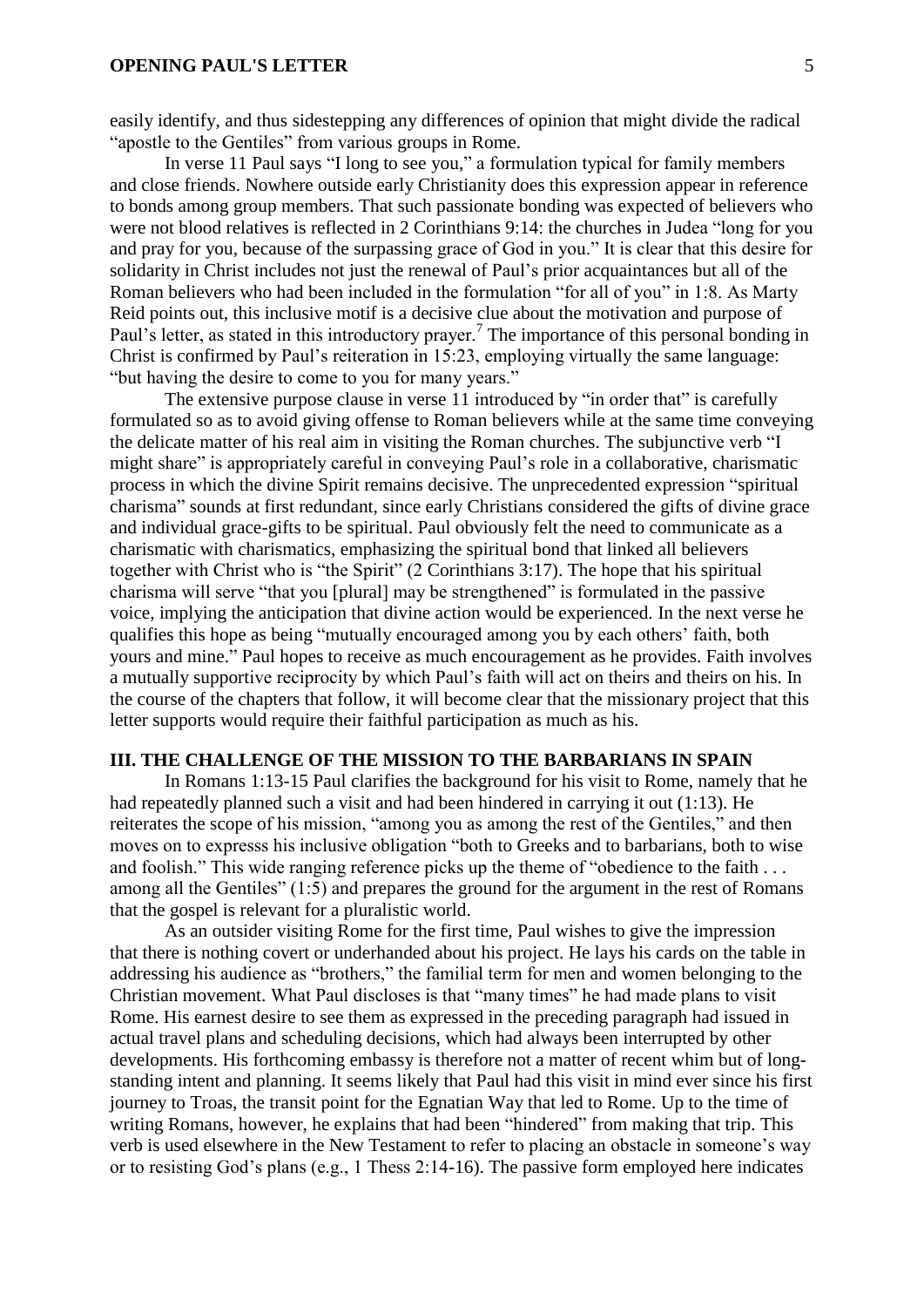barriers imposed by outside forces and unfinished tasks that remain unspecified. Paul makes no excuses for the delays and wishes simply to convey that the hindrances no longer prevail. In cooperation with Phoebe, who brings the letter to the Roman house and tenement churches as the patron of the missionary project, his long-standing plans can now be put into effect. He boldly states his hope that "I might reap some fruit even among you just as also among the rest of the Gentiles" The most striking feature of this formulation is the first person singular, "that *I* might reap some fruit." In contrast to the mutual benefit described in 1:12, here Paul implies that he seeks something from the Romans that is directly related to his own vocation as a harvesting apostle. The use of the indefinite pronoun "some" fruit signals that ordinary evangelistic fruit is not in view, that he does not intend to win converts in Rome as he had elsewhere, but that some other kind of fruit is in view. As 15:24 and 28 go on to detail, Paul hopes to gain logistical and tactical support from Rome for his mission to Spain. The openendedness of the indefinite pronoun is diplomatically appropriate, because Paul needs to clarify the theological foundations of his mission before suggesting the nature of the desired cooperation. A difference in the kind of fruit needed is also suggested by the following words, "even among you," which cannot imply the conversion of Romans, because the audience receiving this letter is already converted. With suitable diplomatic caution, Paul is laying the groundwork for chapter 15 that invites cooperation from the Roman house and tenement churches in organizing the Spanish mission, while making it clear from the outset that he does not intend to establish congregations of his own in Rome. His calling is to extend the gospel to the "rest of the Gentiles," a stunningly sweeping scope whose rationale becomes clear when one realizes that Spain marked the end of the "circle" (Romans 15:19) of the known world that ran from Jerusalem through Illyricum and Rome to the Pillars of Hercules, the rock of Gibraltar that was considered the end of the world. The expression "the rest of the Gentiles" refers to those within that circle who still remained to be evangelized.

Although its importance has rarely been recognized, verse 14 is in several respects what Sigfred Pedersen identified as the "key to Romans" that reveals the "situation of its composition."<sup>8</sup> Paul employs some discriminatory language in describing his indebtedness to "Greeks and barbarians . . . wise and foolish" These terms articulate the social boundaries of Greco-Roman culture in a thoroughly abusive manner. As studies of *barbaros* by Yves Albert Dauge and other have shown,<sup>9</sup> this is a term of vituperation in Greco-Roman culture. When paired with its ideological opposite, "Greeks," it denotes the violent, perverse, corrupt, uncivilized realm beyond and at times within the Roman Empire that threatens peace and security. Similarly, the terms "wise" and "unwise/uneducated" depict the educational boundary between citizens of the Roman Empire and the shameful masses. The educational system in the Greco-Roman world aimed at developing virtue and excellence needed for public service with the corollary that the uncultured person was perceived to lack the capacity for either. A person called "foolish" was therefore not just unwise and irrational, but in the final analysis not fully human. To be classified as foolish in this social context is not so much a deficit that can be overcome with more education, or a matter of what we would today refer to as "intelligence," because it pertains to the shameful being of outsiders. Barbarians are viewed as innate idiots, while Greeks are innately wise. The term "foolish" shared with "barbarian" the contempt thought to be warranted for persons and groups capable of great mischief but inherently incapable of constructive contributions to the human enterprise. Moreover, since the relationship with the divine was thought to be centered in knowledge, the "foolish" were viewed as profoundly impaired in religious capacity.

It is not just Paul's use of these epithets of honor and shame that jars the reader; he undercuts the moral premise of the Greco-Roman world in proclaiming his indebtedness to the shameful as well as to the honorable representatives of the antitheses. While the ethic of reciprocity in Paul's time required obligations only to those who were perceived to have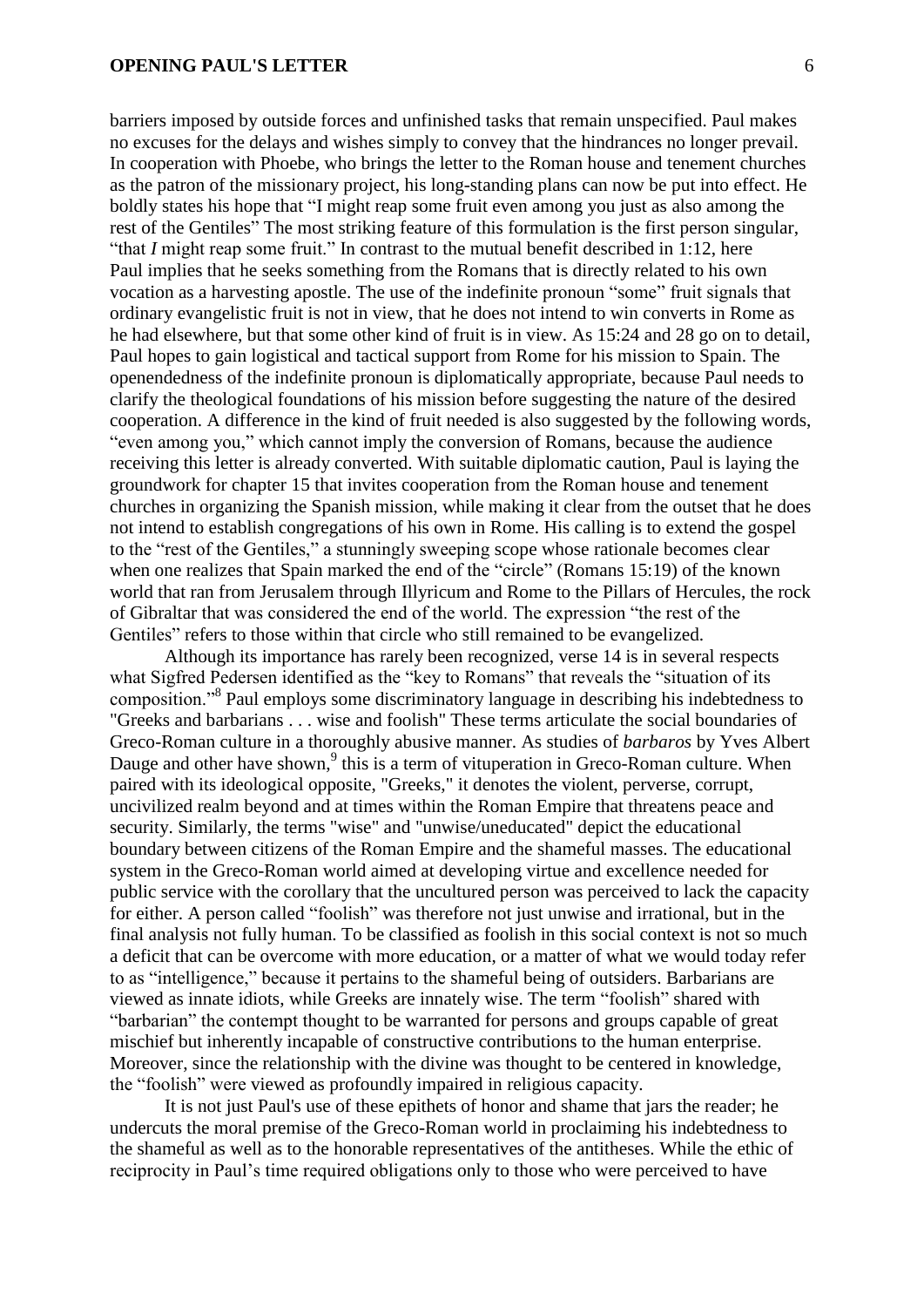provided benefits for others, it was a complete reversal of the system of honor and shame to feel indebtedness to barbarians and the uneducated. As Lendon explains:

> When a great aristocrat peered down into society beneath him, there was a threshold beneath which, to his mind, honour did not exist; there were people, a great many people, without honour, and best kept that way. . . . This category of persons without honour in aristocratic eyes included those defined in the law . . . as "infamous"—brothel-keepers, actors, gladiators, convicted felons persons whose conduct revealed that they had no sense of shame, and thus could have no honor. The slave is the archetype of the man without honor.<sup>10</sup>

That the barbarians and the uneducated resided underneath this threshold of honor is indisputable, yet they were precisely the targets of Paul's apostolic missions. That the Spaniards were considered barbaric as well as uneducated helps explain why Paul uses this remarkably discriminatory language to explain his obligation.

In verse 15, Paul explains why his revolutionary endebtedness leads him to Rome. The "fruit" mentioned earlier describing what he wanted from the Roman churches was to assist in this ministry. So the "eagerness" to preach this gospel in Rome was and remains vital, not in the hope of establishing Pauline congregations in Rome, but to enlist them in his mission project to the uneducated and the barbarians. By the end of his letter, Paul hopes that they will welcome the proposal that this Spanish mission would complete the circle of the known world, winning it for Christ.

## **IV. NEW LIGHT ON THE THESIS OF ROMANS**

That Romans 1:16-17 contains the theme or thesis of Romans is almost universally accepted among commentators. It takes up the issue of Paul's intended missionary enterprise mentioned in 1:13-15 and sets forth a thesis that is confirmed in 1:18—4:25 and amplified in the following argument of the letter. Despite the complexity of the argument, there is a single theme in Romans: the gospel. In my view, the opening words of verse 16, "I am not ashamed of the gospel," sets the tone for the entire letter. In fact, the gospel was innately shameful as far as andient cultures were concerned. The message about a messianic redeemer being crucified was inherently offensive. A divine self-revelation on an obscene cross seemed to demean God and overlook the honor and propriety of established religious traditions, both Jewish and Greco-Roman. Rather than apppealing to the honorable members of society, such a gospel seemed designed to appeal to the despised and the powerless. To use the words of 1 Corinthians, "God chose what is foolish in the world to shame the wise; God chose what is weak in the world to shame the strong. God chose what is low and despised in the world . . . so that no one might boast in the presence of God" (1 Corinthians 1:27-29). For Paul, the shameful issue was the gospel itself, which proclaimed Christ crucified and resurrected. Although the word "cross" is absent from Romans and the verb "crucified" appears only once (Romans 6:6), it is clear from 1 Corinthians 2:2 that Paul assumed the gospel was the message about "Jesus Christ and him crucified." This message about a crucified Messiah was a "stumbling block to Jews and foolishness to Gentiles" (1 Corinthians 1:23). There were powerful, social reasons why Paul should have been ashamed of this gospel; his claim not to be ashamed signals that a social and ideological transformation has been inaugurated by the gospel: the first are now the last and the barbarians are equal to the paragons of Greco-Roman culture.

At the center of the thesis of Romans in 1:16-17 is the paradox of power, that in this shameful gospel that would seem to lack the capacity to prevail, the power of God is in fact revealed in a compelling manner. This fits the ambassadorial context that Paul established in the opening words of this letter. The key question is whether the message brought by an envoy comes from a sovereign capable of achieving the purposes of the embassy. Paul's message is indeed the "power of God," echoing the formulation in 1 Corinthians 1:18, that the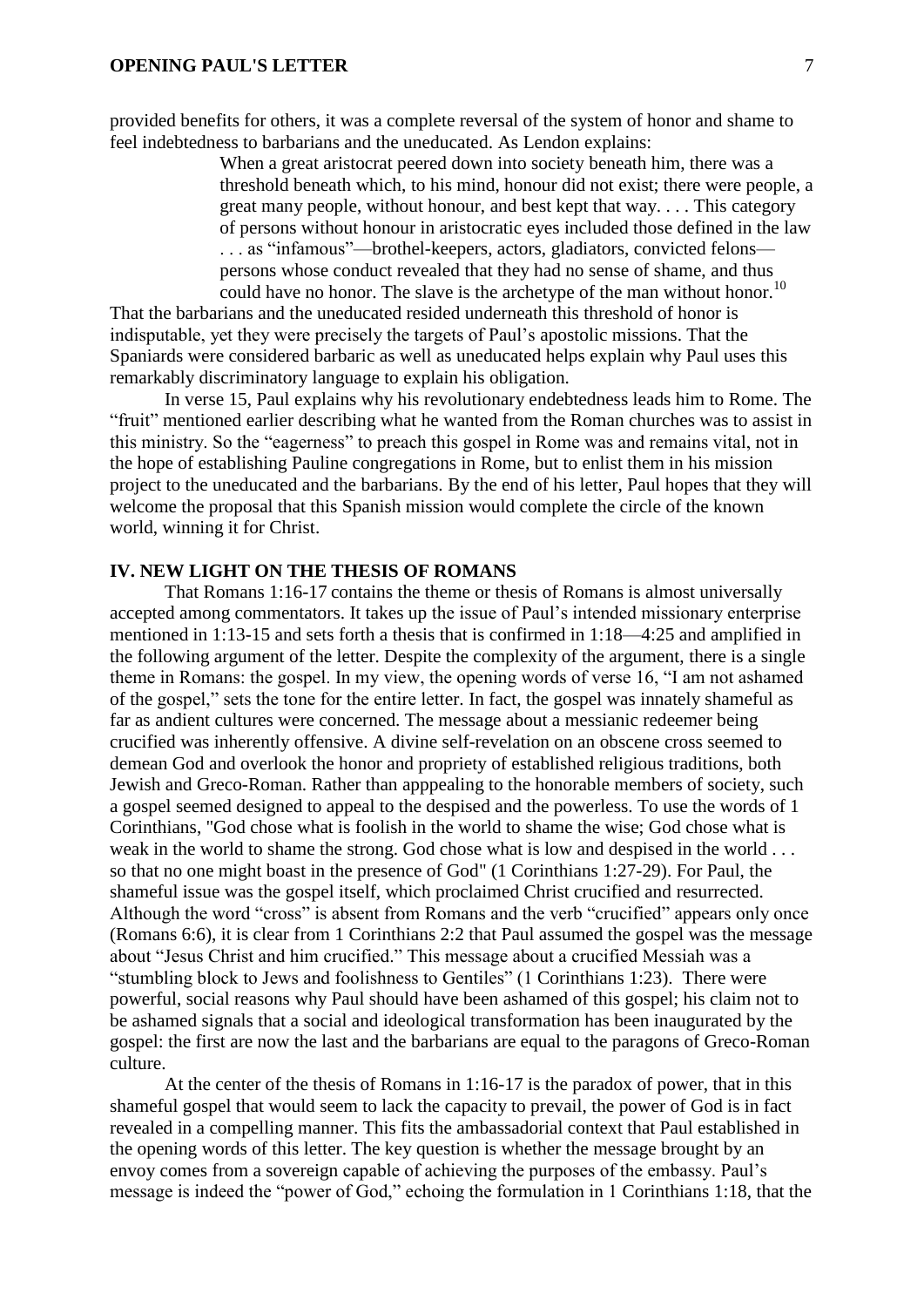word of the cross "is God's power for those who are being saved." This sounds overly abstract until the political background is taken into account. In the Roman cultural context, priestly, military, and administrative forms of power were celebrated as effective means of salvation. The priestly, sacrificial activities of the emperor and his local representatives constituted what Richard Gordon has described as a "veil of power" whose purpose was to legitimate imperial rule and "to maintain the power and wealth of the elite."<sup>11</sup> The imperial cult celebrated the "gospel" of the allegedly divine power of the emperor, viewing him, in the words of an official document from the province of Asia, as

> . . . a savior who put an end to war and will restore order everywhere: Caesar, by his appearing has realized the hopes of our ancestors; not only has he surpassed earlier benefactors of humanity, but he leaves no hope to those of the future that they might surpass him. The god's birthday was for the world the beginning of the gospel that he brought.<sup>12</sup>35

The elaborate triumphs staged by emperors at the conclusion of military campaigns celebrated their allegedly divine power.

This slant on the thesis of Romans not only enables one to explain the claim that "the gospel *is* God's power," but also allows access to the explanatory connection between 1:16a and b. The major point in the thesis statement, that the gospel is God's means of restoring righteous control over a disobedient creation, dovetails with Paul's understanding of his mission to extend that reign. In effect, Paul presents himself in Romans as the ambassador of the "power of God," extending the sovereign's cosmic foreign policy through the preaching of the gospel. This brings "salvation" that was very different from that offered in the Roman civic cult. Paul's gospel shatters the unrighteous precedence given to the strong over the weak, the free and well-educated over slaves and the ill-educated, the Greeks and Romans over the barbarians. If what the world considers dishonorable has power, it will prevail and achieve a new form of honor to those who have not earned it, an honor consistent with divine righteousness. All who place their faith in this gospel will be set right, that is, be placed in the right relation to the most significant arena in which honor is dispensed: divine judgment. Thus the triumph of divine righteousness through the gospel of Christ crucified and resurrected is achieved by transforming the system in which shame and honor are dispensed. The thesis of Romans therefore effectively turns the value system of the Roman Empire upside down.

Salvation in this counter-cultural sense comes to "to all who have faith," which refers to everyone who has accepted the gospel and joined a faith community. The inclusive emphasis with the word "*all*" is characteristic of Romans. The word for "all" appears already for the third time in Romans, marching toward a total of more than 75 times in the letter as a whole. The situation in Rome required this emphasis because of the tendency for house and tenement churches to delegitimize one another. The formula "all who believe" occurs four other times in Romans, always in the context of overcoming tensions between Jewish and Gentile groups. That the majority of "strong" or Gentile-oriented groups was discriminating against the minority of "weak" or Jewish-oriented groups is the most likely explanation for the explication of "all" as "both to the Jew first and then to the Greek." In keeping with the revolution in honor and shame that the gospel entails, overturning the precedence of Greco-Romans over barbarians and the wise over the foolish, Paul seeks to correct the imbalance in Rome.

In verse 17 Paul explains that in this gospel of Christ crucified and resurrected, "the righteousness of God is being revealed." I believe that this is best understood within the missional context already established in the first sixteen verses of this letter. As Ernst Käsemann argued on the basis of apocalyptic parallels to 1:17, this wording refers to "the God who brings back the fallen world into the sphere of his legitimate claim."<sup>13</sup> The triumph of righteousness brings the believer in obedience under the lordship of Christ, but Käsemann did not take account of the establishment of faith communities formed by those who accepted this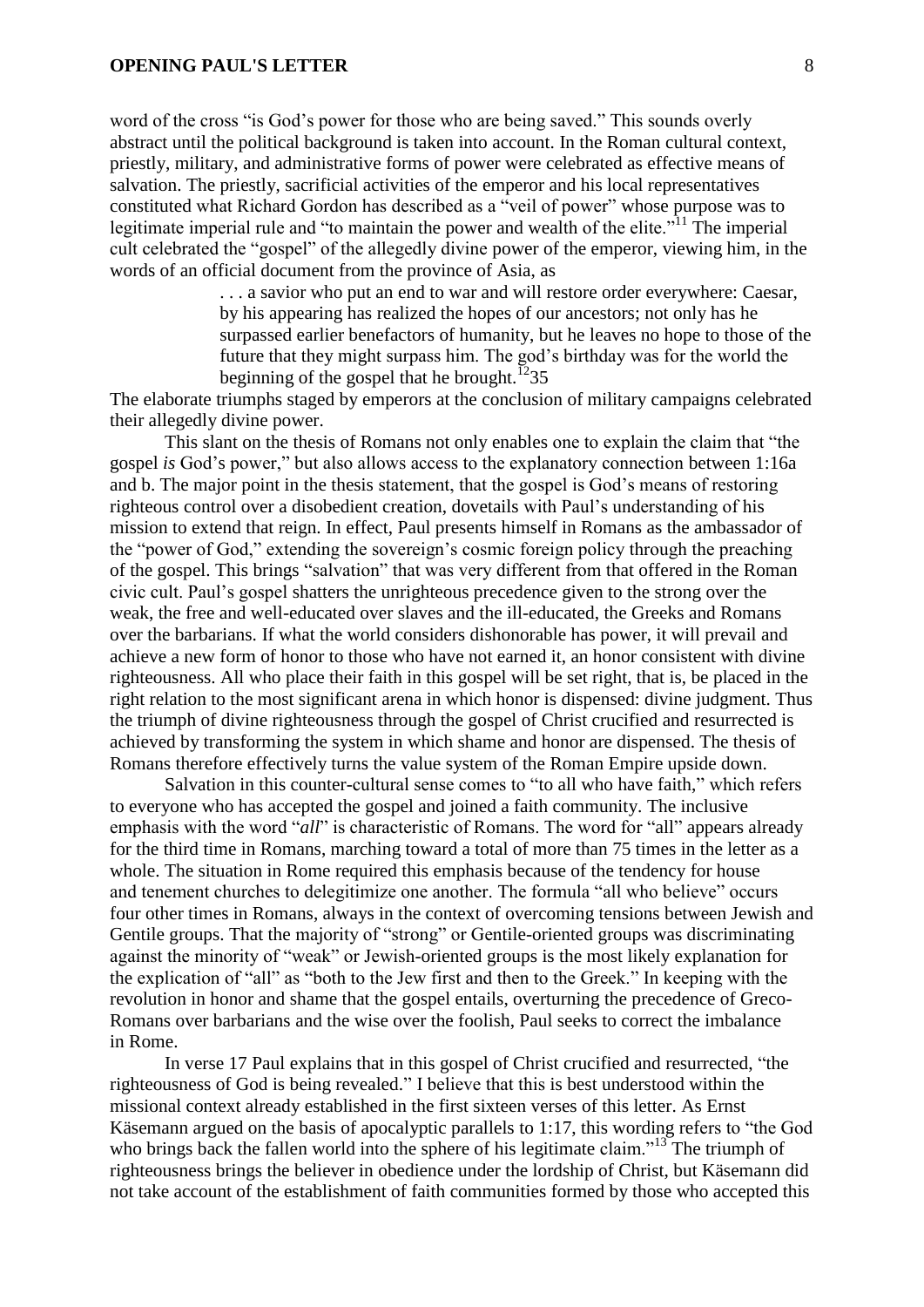message about being set right in Christ. It is the inclusive gospel of Christ that equalizes the status of Greeks and barbarians, wise and uneducated, Jews and Gentiles, which offers new relationships in communal settings to all on precisely the same terms. The early Christian mission is thus viewed as a decisive phase in the revelation of God's righteousness, restoring individuals, establishing new communities of faith, and ultimately restoring the whole creation. This missional context makes it likely that "righteousness of God" should be taken as a subjective genitive referring to God's activity in this process of global transformation through the gospel. The most stunning aspect of this verse is the contention that preaching the gospel to establish faith communities, rather than force of arms or apocalyptic military miracles, is the means by which divine righteousness is restored. In the establishment of faith communities as far as the end of the known world, God will be restoring arenas where righteousness is accomplished, thus creating salvation. In place of the salvation of the *Pax Romana,* based on force, there is the salvation of small groups, cooperatively interacting with one another to extend their new forms of communality to the end of the world. The global offensive in behalf of divine righteousness envisioned by Romans is missional and persuasive rather than martial and coercive.

Paul moves on in 1:17 to explain that this gospel campaign moves forward "from faith to faith." In view of Paul's use of "faith" in 1:5, 8, 12, and 16 as acceptance of the gospel, it is most likely that the progression in this verse refers to missionary expansion of the gospel, which relies on the contagion of faith. This also brings the expression into consistency with the following citation from Habakkuk, which is altered by Paul to make plain to his audience that faith refers to acceptance of the gospel. "The one who is put right [with God] shall live by faith" in this context refers to living together in faith communities rather than in the traditional theological sense of gaining eternal life on an individualistic basis. The proper question to be posed on the basis of Paul's argument in Romans is not, "Are you [singular] saved?" but, "Are you all living together righteously, according to the gospel, in faith communities?"

## **CONCLUSION**

In face of the current campaigns that reflect distorted visions of divine righteousness, and illusions about the capacity to achieve the good through domination and violence, the gospel of Christ shamefully crucified remains supremely relevant. This gospel of divine righteousness overturns unjust systems of honor and shame, overcoming shameful status where ever it remains, and making us know that we are all God's beloved children where ever we may be on that great circle from Jerusalem to the end of the earth. In Christ the line between the barbarians and the citizens of imperial centers has been definitively erased. If this were understood and lived out, the story of the 21st century could reflect the fulfillment of the globally reconciling mission that Paul wrote this letter to advance.

<u>.</u>

<sup>&</sup>lt;sup>1</sup> The creed is marked with quotation marks in my translation of 1:3-4 at the end of this volume.

<sup>2</sup> Käsemann, *Romans,* 15.

<sup>3</sup> Lendon, *Empire of Honour*, 20.

<sup>4</sup> Lendon, *Empire of Honour*, 20-27.

<sup>5</sup> Harrison, *Language of Grace*, 213–14, 87.

<sup>6</sup> Byrne, *Romans*, 49.

<sup>7</sup> Reid, "Consideration," 189.

<sup>8</sup> Pedersen, "Isagogik des Römerbriefes," 47.

<sup>&</sup>lt;sup>9</sup>Dauge, *Barbare*, 393-810, showing that the term barbarian in Roman materials serves to depict outsiders as irrational, ferocious, warlike, alienated, chaotic, and in all respects the opposite of the civilized Roman.

<sup>10</sup> Lendon, *Empire of Honour*, 96.

 $11$  Gordon, "Veil of Power," 126–37, esp. 132.

<sup>&</sup>lt;sup>12</sup> Letter of the Proconsul of Asia, Paulus Fabius Maximux, honoring Augustus, in Gaertrigen et al, *Inschriften von Priene,* 105.35ff.